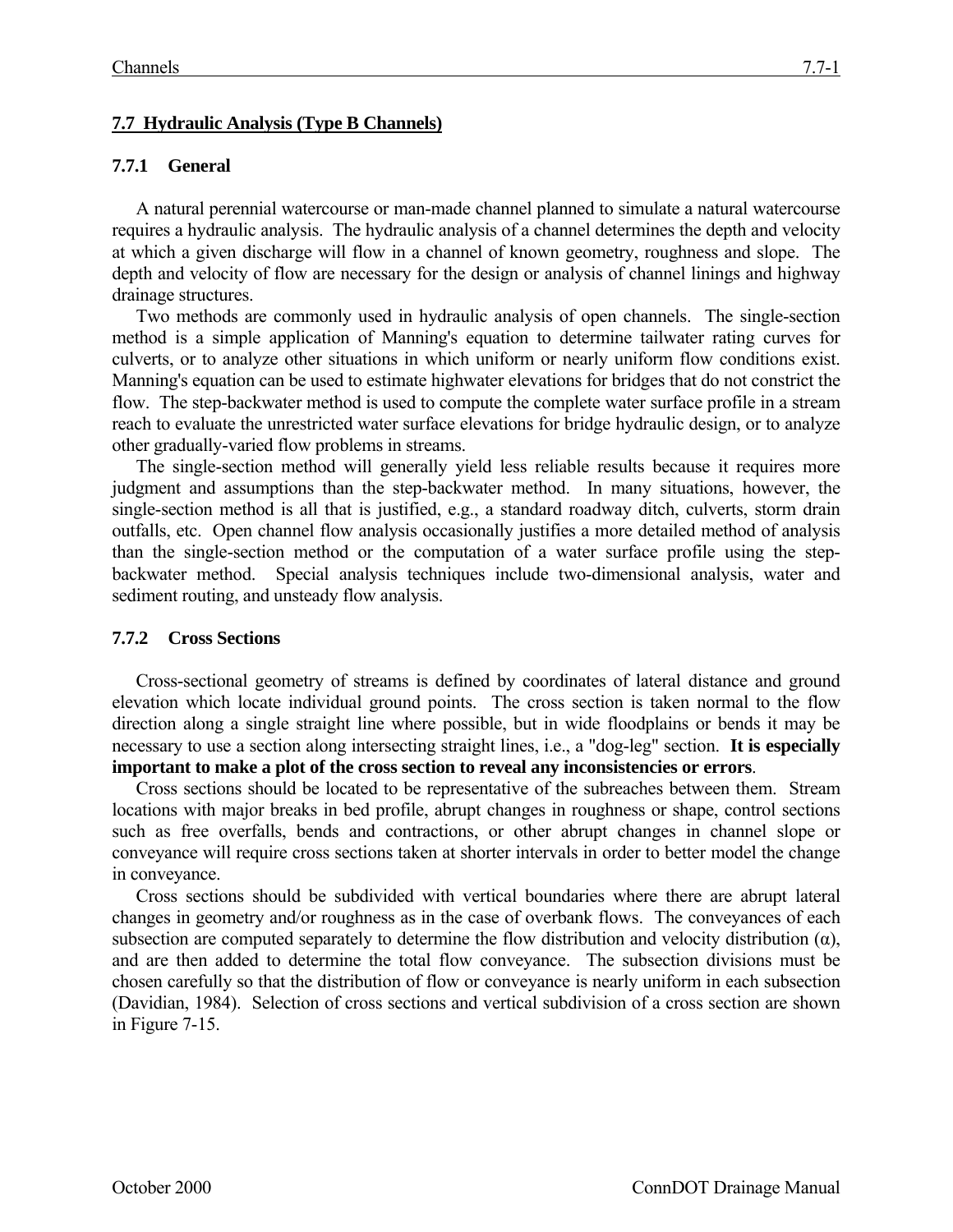## • **Manning's n Value Selection**

Manning's n is affected by many factors and its selection in natural channels depends heavily on engineering experience. Pictures of channels and floodplains for which the discharge has been measured and Manning's n has been calculated are very useful (see Arcement and Schneider, 1984; Barnes, 1978). For situations lying outside the engineer's experience, a more regimented approach is presented in Arcement and Schneider, 1984. **Once the Manning's n values have been selected, it is highly recommended that they be verified or calibrated with historical highwater marks and/or gaged streamflow data.**

Manning's n values for artificial channels are more easily defined than for natural stream channels. See Table 7-1 in Section 7.4.11 for typical n values of both artificial channels and natural stream channels.

### • **Calibration**

The results of equations should be calibrated with historical highwater marks and/or gaged streamflow data where possible to ensure that they accurately represent local channel conditions. The following parameters, in order of preference, should be used for calibrations: Manning's n, slope, discharge and cross section. Proper calibration is essential if accurate results are to be obtained.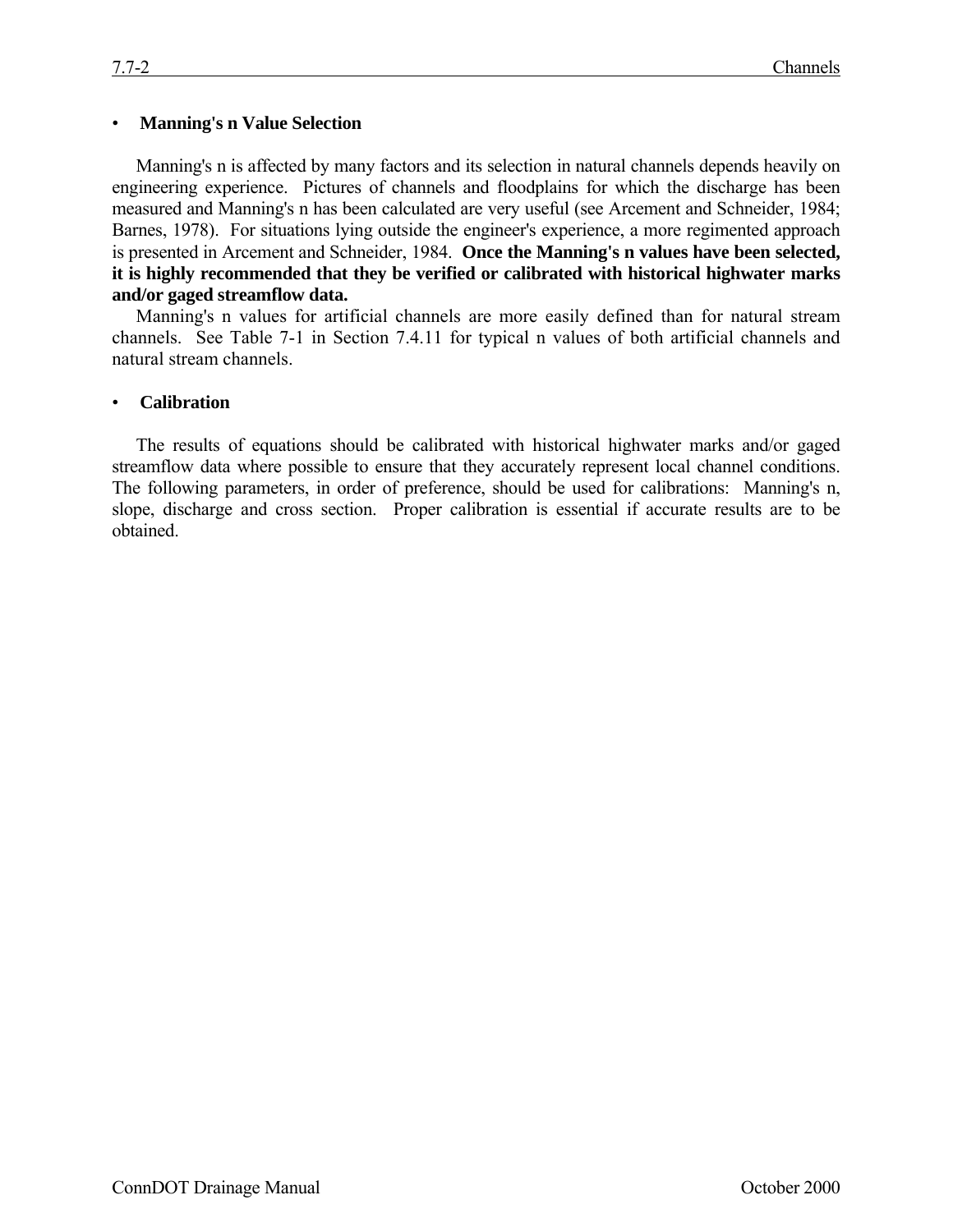

**Figure 7-15 Hypothetical Cross Section Showing Reaches, Segments And Subsections Used In Assigning n Values**

Source: FHWA, 1984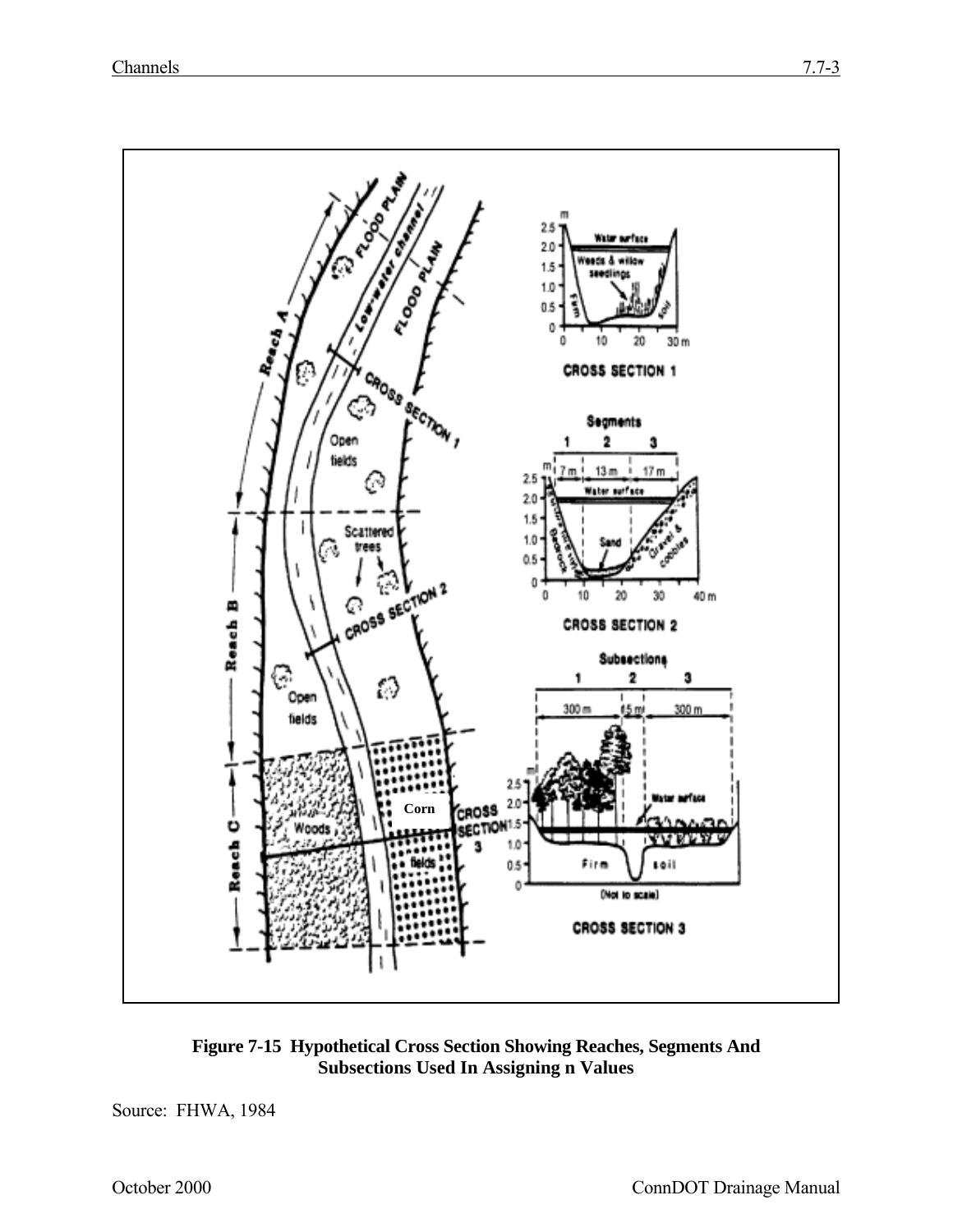## • **Switchback Phenomenon**

If the cross section is improperly subdivided, the mathematics of Manning's equation causes a switchback. A switchback results when the calculated discharge decreases with an associated increase in elevation. This occurs when, with a minor increase in water depth, there is a large increase of wetted perimeter. Simultaneously, there is a corresponding small increase in crosssectional area which causes a net decrease in the hydraulic radius from the value it had for a lesser water depth. With the combination of the lower hydraulic radius and the slightly larger crosssectional area, a discharge is computed which is lower than the discharge based upon the lower water depth. **More subdivisions within such cross sections should be used in order to avoid the switchback.**



This phenomenon can occur in any type of conveyance computation, including the stepbackwater method. Computer logic can be seriously confused if a switchback were to occur in any cross section being used in a step backwater program. For this reason, the cross section should always be subdivided with respect to both vegetation and geometric changes. Note that the actual n-value, itself, may be the same in adjacent subsections.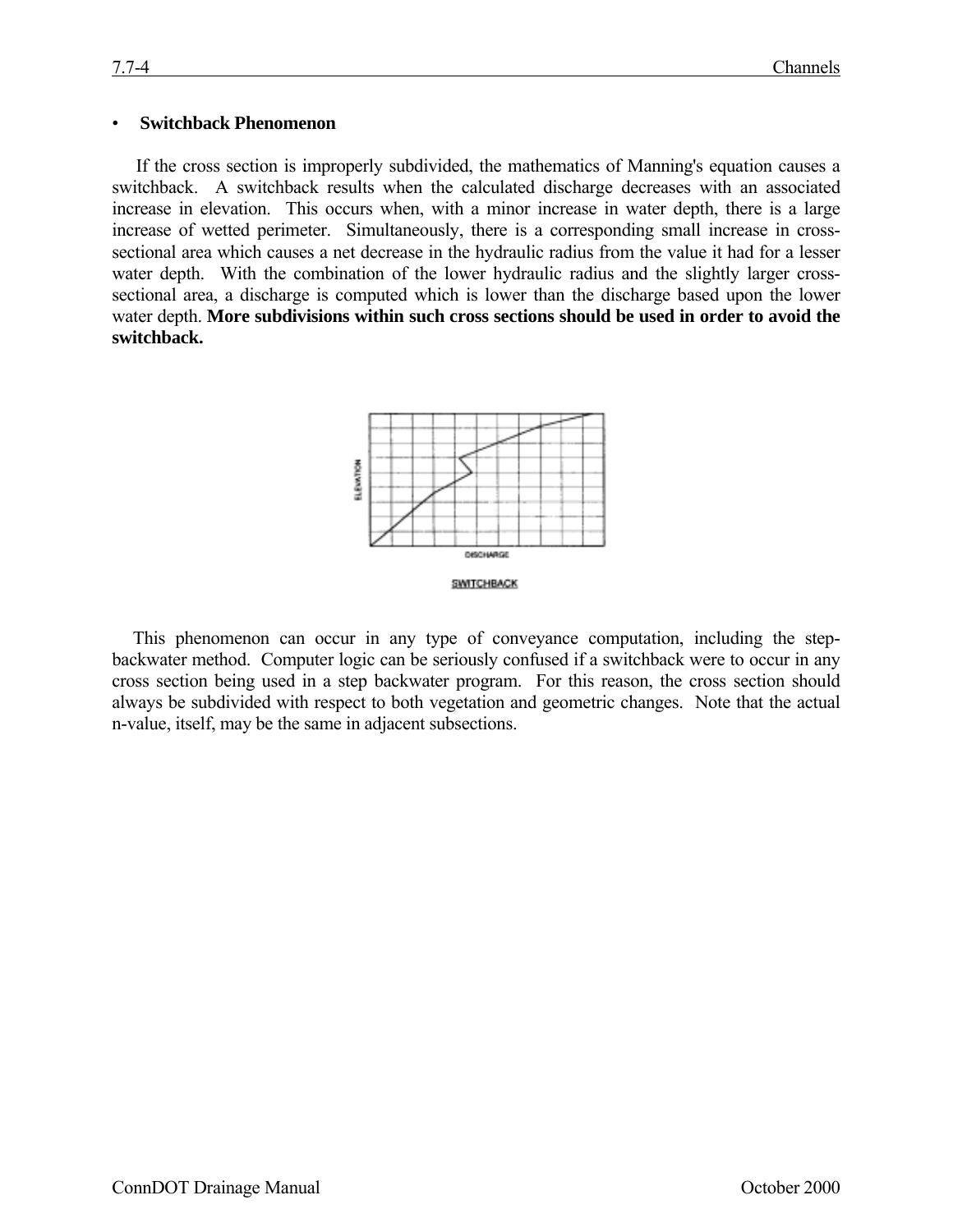# **7.7.3 Single-Section Analysis**

The single-section analysis method (slope-area method) is simply a solution of Manning's equation for the normal depth of flow given the discharge and cross section properties including geometry, slope and roughness. It implicitly assumes the existence of steady, uniform flow; however, uniform flow rarely exists in either artificial or stream channels. Nevertheless, the singlesection method is often used to design artificial channels for uniform flow as a first approximation, and to develop a stage-discharge rating curve in a stream channel for tailwater determination at a culvert or storm drain outlet.

A stage-discharge curve is a graphical relationship of streamflow depth or elevation to discharge at a specific point on a stream. This relationship should cover a range of discharges up to at least the base (100-year) flood. The stage-discharge curve can be determined as follows.

- Select the typical cross section at or near the location where the stage-discharge curve is needed.
- Subdivide cross section and assign n-values to subsections as described in Section 7.7.2
- Estimate water-surface slope. Since uniform flow is assumed, the average slope of the streambed can usually be used.
- Apply a range of incremental water surface elevations to the cross section.
- Calculate the discharge using Manning's equation for each incremental elevation. Total discharge at each elevation is the sum of the discharges from each subsection at that elevation. In determining hydraulic radius, the wetted perimeter should be measured only along the solid boundary of the cross section and not along the vertical water interface between subsections.
- After the discharge has been calculated at several incremental elevations, a plot of stage versus discharge should be made. This plot is the stage-discharge curve and it can be used to determine the water-surface elevation corresponding to the design discharge or other discharge of interest.

Alternatively, a graphical technique such as that given in Figure 7-16 or a nomograph as in Figure 7-17 can be used for trapezoidal and prismatic channels. The best approach, especially in the case of stream channels, is to use a computer program such as WSPRO, HEC-RAS, or HEC-2 to obtain the normal depth.

In stream channels the transverse variation of velocity in any cross section is a function of subsection geometry and roughness and may vary considerably from one stage and discharge to another. It is important to know this variation for purposes of designing erosion control measures and locating relief openings in highway fills, for example. The best method of establishing transverse velocity variations is by current meter measurements. If this is not possible, the singlesection method can be used by dividing the cross section into subsections of relatively uniform roughness and geometry. It is assumed that the energy grade line slope is the same across the cross section so that the total conveyance  $K_t$  of the cross section is the sum of the subsection conveyances. The total discharge is then  $K_tS^{1/2}$  and the discharge in each subsection is proportional to its conveyance. The velocity in each subsection is obtained from the continuity equation,  $V = Q/A$ .

Alluvial channels present a more difficult problem in establishing stage-discharge relations by the single-section method because the bed itself is deformable and may generate bed forms such as ripples and dunes in lower regime flows. These bed forms are highly variable with the addition of form resistance, and selection of a value of Manning's n is not straightforward. Instead, several methods outlined in (Vanoni, 1977) have been developed for this case (Einstein-Barbarossa;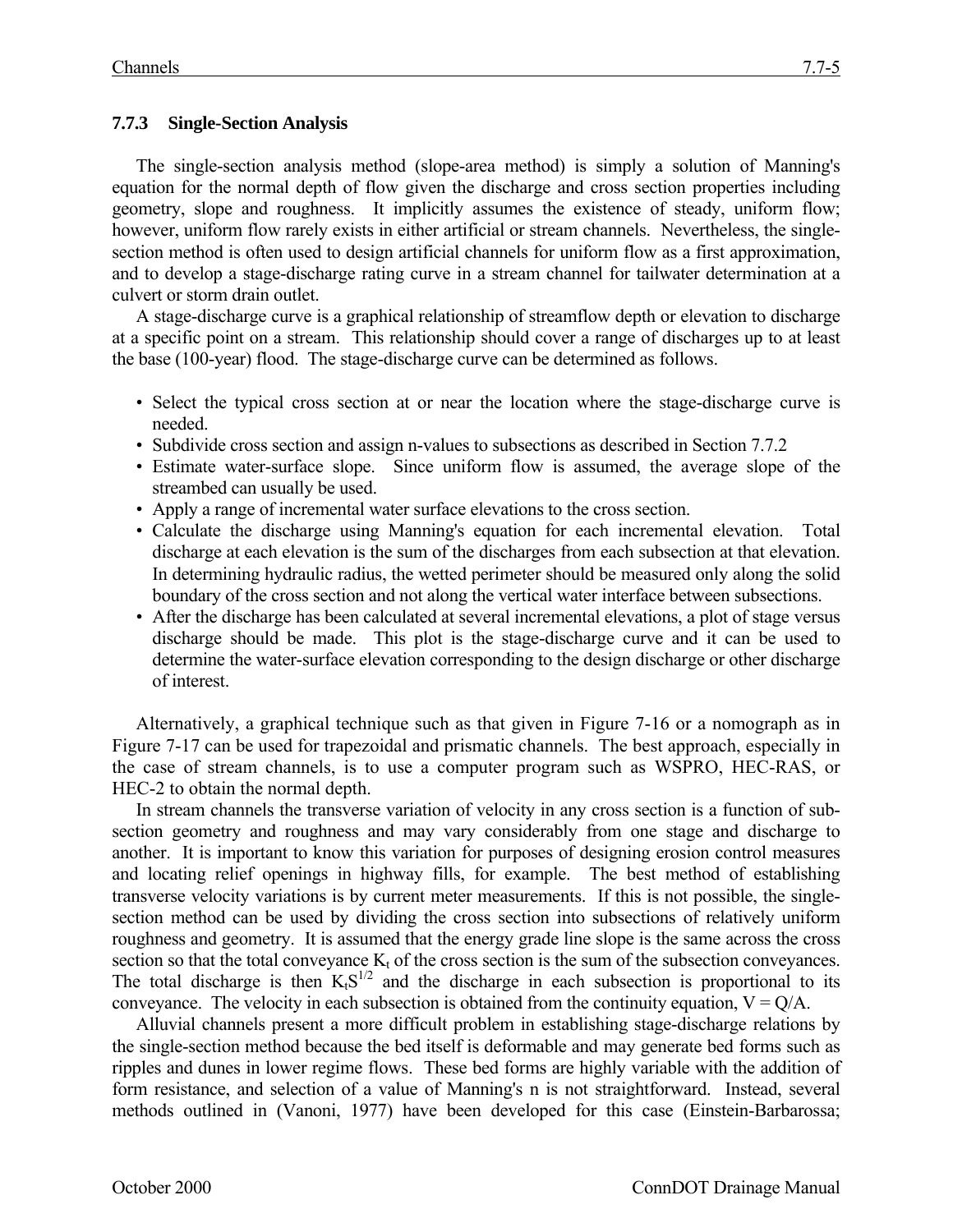Kennedy-Alam-Lovera; and Engelund) and should be followed unless it is possible to obtain a measured stage-discharge relation.

There may be locations where a stage-discharge relationship has already been measured in a channel. These usually exist at gaging stations on streams monitored by the USGS. Measured stage-discharge curves will generally yield more accurate estimates of water surface elevation and should take precedence over the analytical methods described above.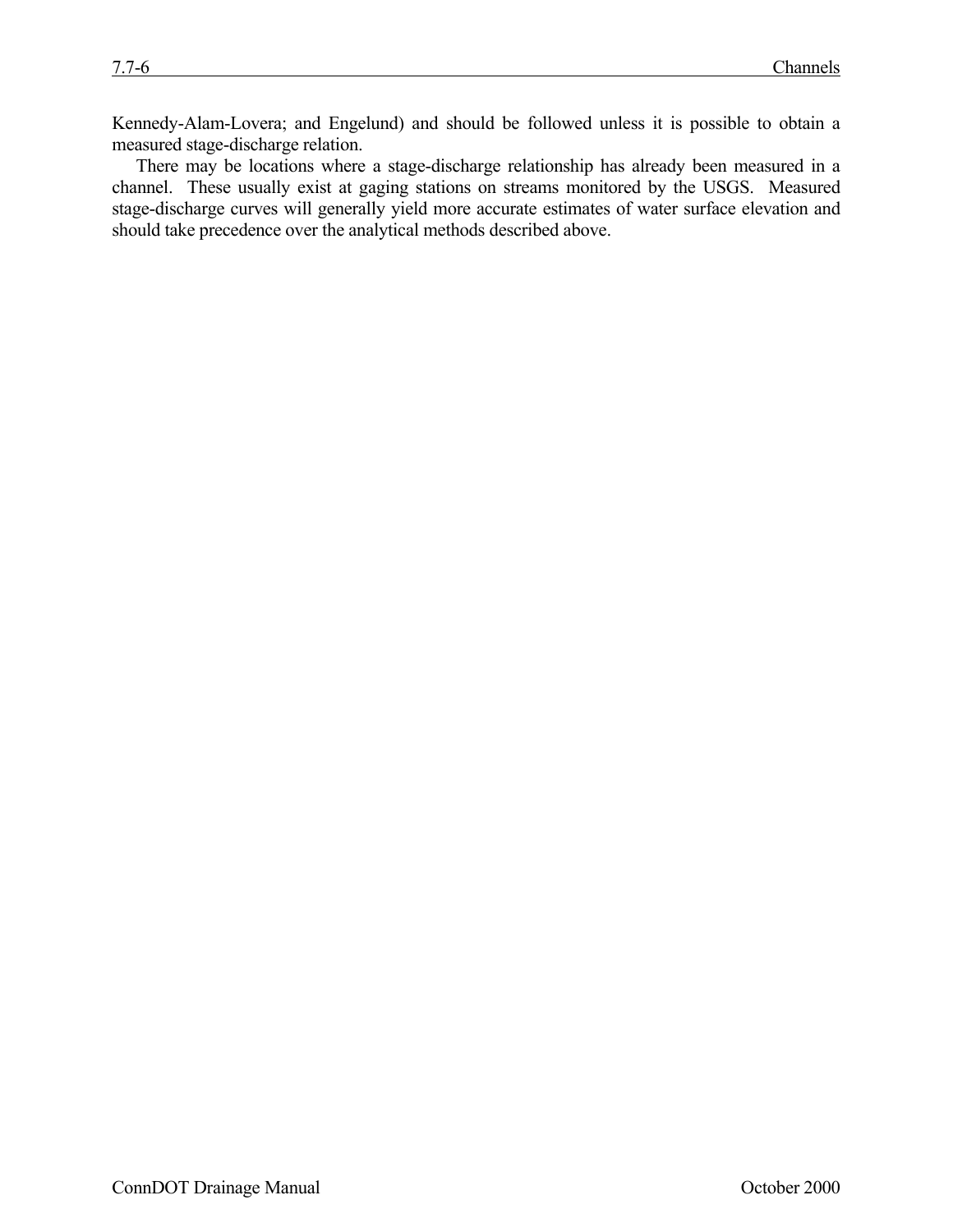

**Figure 7-16 Trapezoidal Channel Capacity Chart**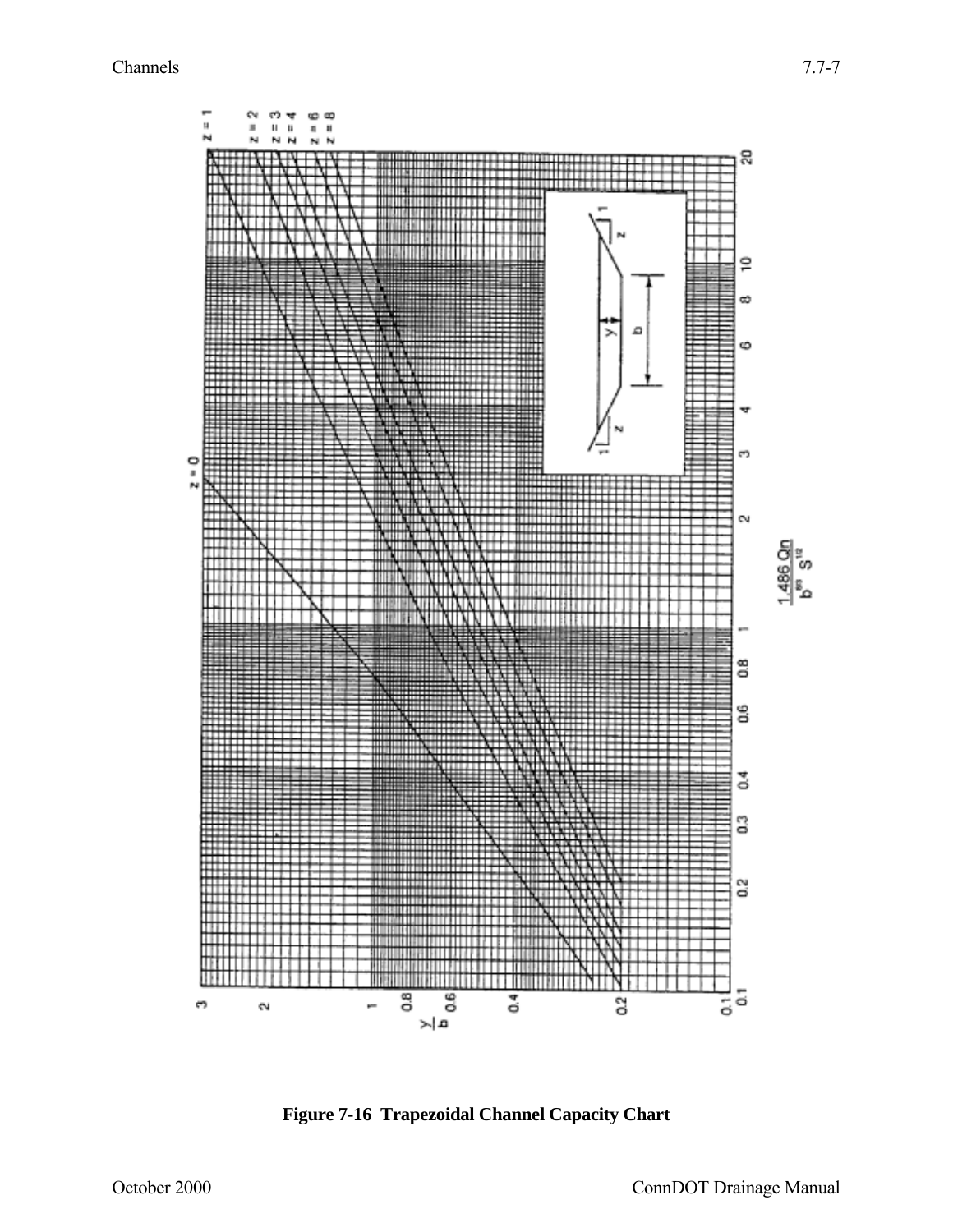

# **Figure 7-17 Nomograph For Normal Depth – metric units**

Source: HEC-15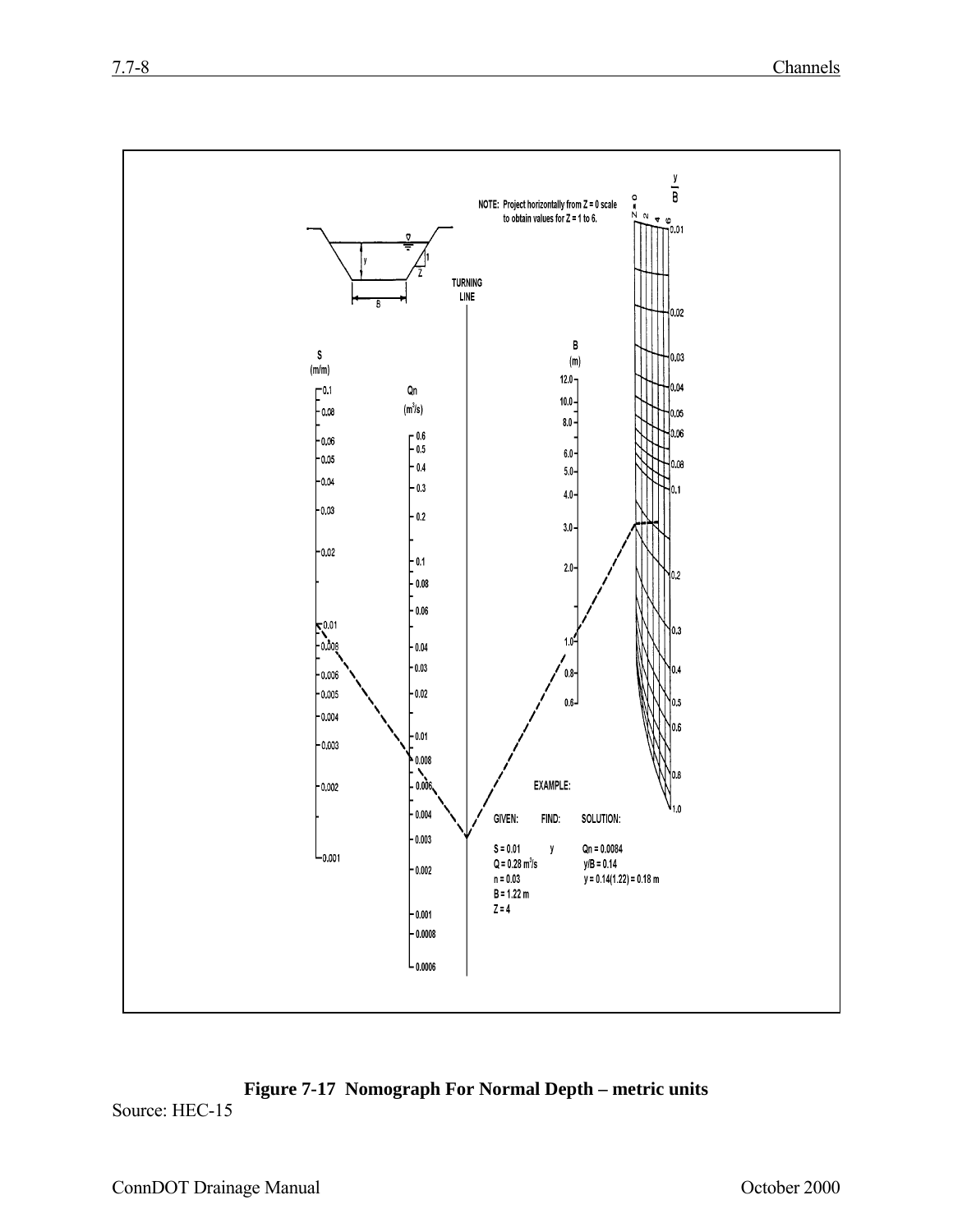

**Figure 7-17.1 Nomograph For Normal Depth – English units**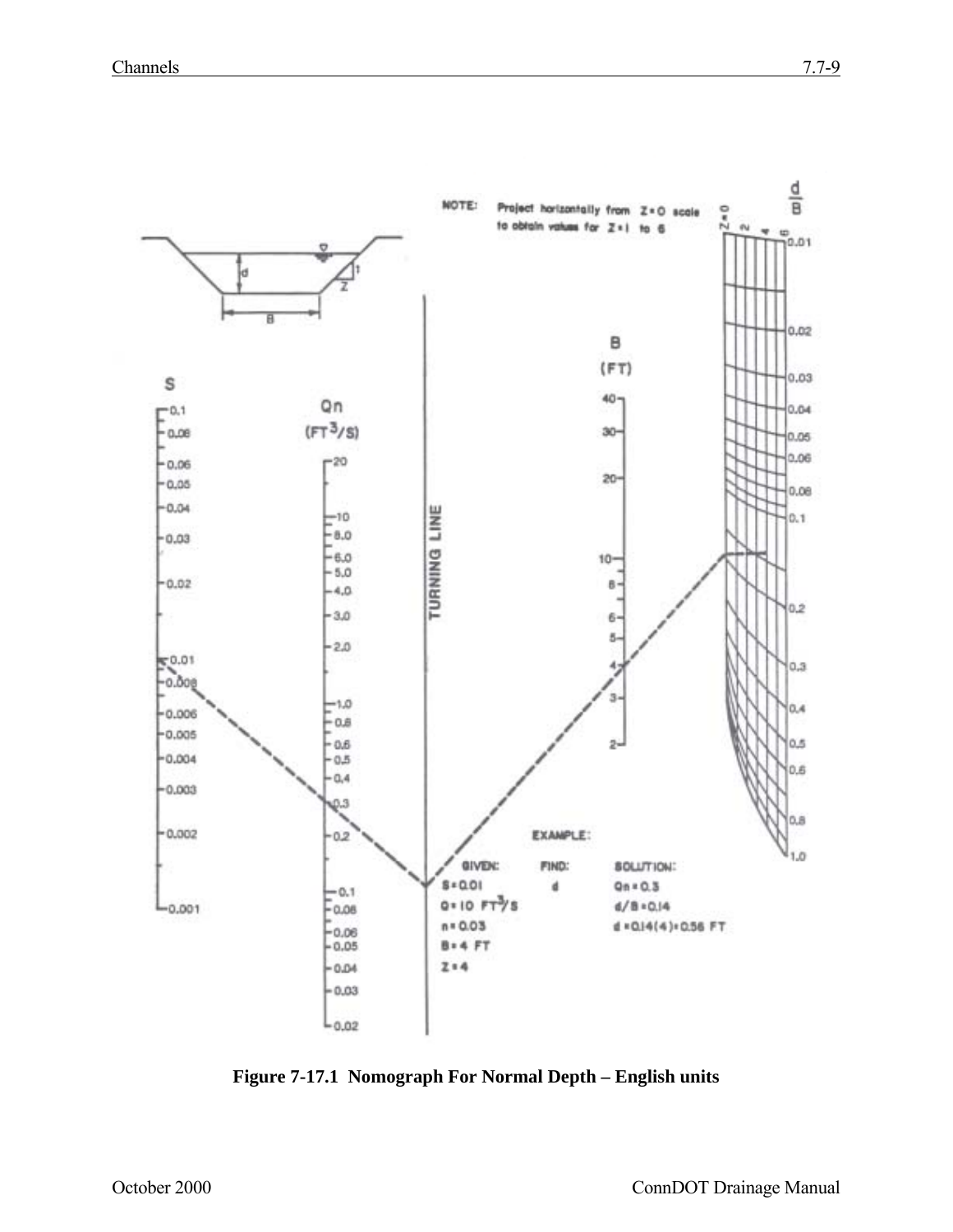#### **7.7.4 Step-Backwater Analysis**

Step-backwater analysis is useful for determining unrestricted water surface profiles where a highway crossing is planned, and for analyzing how far upstream the water surface elevations are affected by a culvert or bridge. Because the calculations involved in this analysis are tedious and repetitive, it is recommended that a computer program such as the USGS/FHWA program Corps of Engineers HEC-2 or HEC-RAS or WSPRO be used.

These models are widely used for calculating water surface profiles for steady gradually varied flow in natural or constructed channels. Both subcritical and supercritical flow profiles can be calculated. The effects of bridges, culverts, weirs and structures in the floodplain may be also considered in the computations. The HEC-2 and HEC-RAS are also designed for application in floodplain management and flood insurance studies. These are steady flow, fixed-bed, onedimensional models. Special analysis techniques (see Section 7.7.8) should be considered for complex situations where a step-backwater analysis might not give the desired level of accuracy.

#### **7.7.5 Step-Backwater Models Methodology**

The computation of water surface profiles by HEC-RAS, HEC-2 and WSPRO is based on the standard step method in which the stream reach of interest is divided into a number of subreaches by cross sections spaced such that the flow is gradually-varied in each subreach. The energy equation is then solved in a step-wise fashion for the stage at one cross section based on the stage at the previous cross section.

The method requires definition of the geometry and roughness of each cross section as discussed in Section 7.7.2. Manning's n values can vary both horizontally across the section as well as vertically. Expansion and contraction head loss coefficients, variable main channel and overbank flow lengths and the method of averaging the slope of the energy grade line can all be specified.

To amplify on the methodology, the energy equation is repeated from Section 7.4.11:

$$
h_1 + \alpha_1 (V_1^2 / 2g) = h_2 + \alpha_2 (V_2^2 / 2g) + h_L
$$
\n(7.23)

Where:  $h_1$  and  $h_2$  are the upstream and downstream stages, respectively, m (ft)

- $\alpha$  = velocity distribution coefficient
- $V =$  mean velocity for the upstream and downstream stages, respectively, m/s (ft/s)
- $h<sub>L</sub>$  = head loss due to local cross-sectional changes (minor loss) as well as boundary resistance, m (ft)

The stage h is the sum of the elevation head z at the channel bottom and the pressure head, or depth of flow y, i.e.,  $h = z+y$ . The energy equation is solved between successive stream reaches with nearly uniform roughness, slope and cross-sectional properties.

The total head loss is calculated from:

$$
h_{L} = K_{m}([(\alpha_{1}V_{1}^{2}/2g) - (\alpha_{2}V_{2}^{2}/2g)]) + S_{f}L
$$
\n(7.24)

Where:  $K_m =$  expansion or contraction loss coefficient

- $S_f$  = friction slope the mean slope of the energy grade line evaluated from Manning's equation and a selected averaging technique, m/m (ft/ft)
- $L =$  discharge-weighted or conveyance-weighted reach length, m (ft)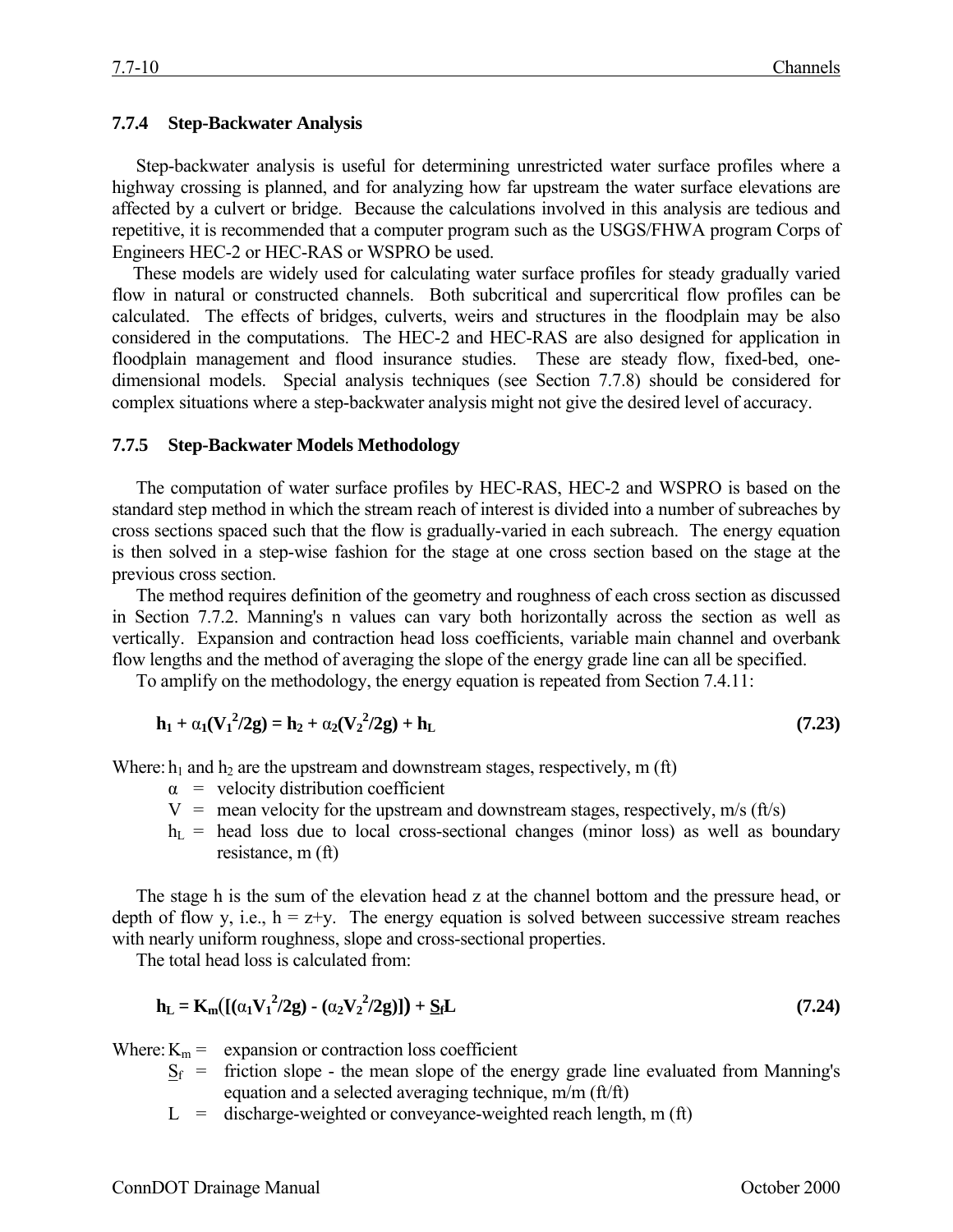These equations are solved numerically in a step-by-step procedure called the Standard Step Method from one cross section to the next.

The default values of the minor loss coefficient  $K_m$  are zero and 0.1 for contractions and 0.5 and 0.3 for expansions in WSPRO and HEC-2, respectively. HEC-RAS has the same default values as HEC-2. The range of these coefficients, from ideal transitions to abrupt changes, is 0.0 to 1.0 for expansions and 0.0 to 0.5 for contractions. Guidance on the selection of expansion and contraction loss coefficients for bridges can be found in the HEC-RAS Hydraulic Reference Manual (USCE).

WSPRO calculates a conveyance-weighted reach length, L, as:

$$
\mathbf{L} = [(\mathbf{L}_{\text{lob}}\mathbf{K}_{\text{lob}} + \mathbf{L}_{\text{ch}}\mathbf{K}_{\text{ch}} + \mathbf{L}_{\text{rob}}\mathbf{K}_{\text{rob}})/(\mathbf{K}_{\text{lob}} + \mathbf{K}_{\text{ch}} + \mathbf{K}_{\text{rob}})]
$$
(7.25)

- Where:  $L_{\text{lob}}$ ,  $L_{\text{ch}}$ ,  $L_{\text{rob}}$  = flow distance between cross sections in the left overbank, main channel and right overbank, respectively, m (ft)
	- $K_{\text{lob}}$ ,  $K_{\text{coh}}$ ,  $K_{\text{rob}}$  = conveyance in the left overbank, main channel and right overbank, respectively, of the cross section with the unknown water surface elevation

HEC-2 and HEC-RAS calculate a discharge-weighted reach length, L, as:

$$
L = \left[ (LlobQlob + LchQch + LrobQrob)/(Qlob + Qch + Qrob) \right]
$$
(7.26)

Where:  $L_{\text{lob}}$ ,  $L_{\text{ch}}$ ,  $L_{\text{rob}}$  = flow distance between cross sections in the left overbank, main channel and right overbank, respectively, m (ft)  $Q_{\text{lob}}$ ,  $Q_{\text{cb}}$  = arithmetic average of flows between cross section for the left overbank, main channel and right overbank, respectively,  $m^3/s$  ( $ft^3/s$ )

WSPRO, HEC-RAS and HEC-2 allow the user the following options for determining the friction slope,  $S_f$ :

• Average conveyance equation

$$
\underline{\mathbf{S}}_{\mathbf{f}} = \left[ (\mathbf{Q}_{\mathbf{u}} + \mathbf{Q}_{\mathbf{d}}) / (\mathbf{K}_{\mathbf{u}} + \mathbf{K}_{\mathbf{d}}) \right]^2 \tag{7.27}
$$

• Average friction slope equation

$$
\underline{\mathbf{S}}_{\mathbf{f}} = (\mathbf{S}_{\mathbf{f}u} + \mathbf{S}_{\mathbf{f}d})/2 \tag{7.28}
$$

• Geometric mean friction slope equation

$$
\underline{\mathbf{S}}_{\mathbf{f}} = \left(\mathbf{S}_{\mathbf{f} \mathbf{u}} \mathbf{S}_{\mathbf{f} \mathbf{d}}\right)^{1/2} \tag{7.29}
$$

• Harmonic mean friction slope equation

$$
\underline{\mathbf{S}}_{\mathbf{f}} = (2\mathbf{S}_{\mathbf{f}u}\mathbf{S}_{\mathbf{f}d})/(\mathbf{S}_{\mathbf{f}u} + \mathbf{S}_{\mathbf{f}d})\tag{7.30}
$$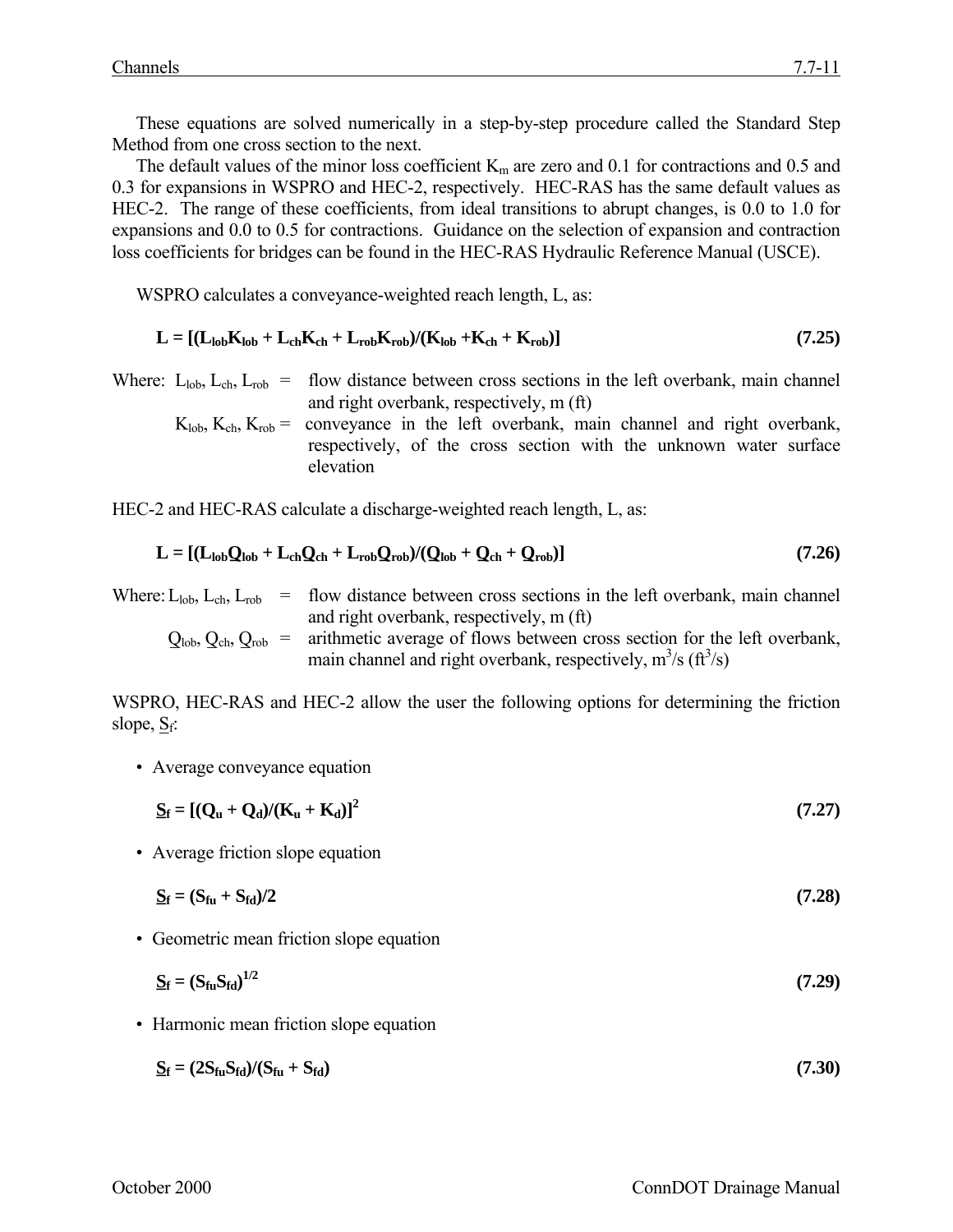- Where: Q<sub>u</sub>, Q<sub>d</sub> = discharge at the upstream and downstream cross sections, respectively, m<sup>3</sup>/s (ft<sup>3</sup>/s)  $K_u$ ,  $K_d$  = conveyance at the upstream and downstream cross sections, respectively
	- $S_{\text{fu}}$ ,  $S_{\text{fd}}$  = friction slope at the upstream and downstream cross sections, respectively,  $m/m$  (ft/ft)

The default option is the geometric mean friction slope equation in WSPRO and the average conveyance equation in HEC-2 and HEC-RAS.

### **7.7.6 Water Surface Profile Computation**

Water surface profile computation requires a beginning value of elevation or depth (boundary condition) and proceeds upstream for subcritical flow and downstream for supercritical flow. In the case of supercritical flow, critical depth is often the boundary condition at the control section, but in subcritical flow, uniform flow and normal depth may be the boundary condition. The starting depth in this case can either be found by the single-section method (slope-area method) or by computing the water surface profile upstream to the desired location for several starting depths and the same discharge. These profiles should converge toward the desired normal depth at the control section to establish one point on the stage-discharge relation. If the several profiles do not converge, then the stream reach may need to be extended downstream, or a shorter cross section interval should be used, or the range of starting water-surface elevations should be adjusted. In any case, a plot of the convergence profiles can be a very useful tool in such an analysis (see Figure 7-18).

Given a long enough stream reach, the water surface profile computed by step-backwater will converge to normal depth at some point upstream for subcritical flow. Establishment of the upstream and downstream boundaries of the stream reach is required to define limits of data collection and subsequent analysis. Calculations must begin sufficiently far downstream to assure accurate results at the structure site, and continued a sufficient distance upstream to accurately determine the impact of the structure on upstream water surface profiles (see Figure 7-19).

The Corps of Engineers (USCE, 1986) developed equations for determining upstream and downstream reach lengths as follows:

$$
Ldn = 1.2 \text{ (HD}^{0.8}/\text{S)} \qquad (\text{Ldn} = 1.5 \text{ (HD}^{0.8}/\text{S)}) \tag{7.31}
$$

$$
Lu = 2.1 [(\text{HD}^{0.6})(\text{HL}^{0.5})]/S \tag{7.32}
$$

Where: Ldn = downstream study length (along main channel), m (ft) (for normal depth starting conditions)

- Lu = estimated upstream study length (along main channel), m (ft) (required for convergence of the modified profile to within 0.03 m of the base profile). This length may be extended as necessary to satisfy regulatory requirements for profile convergence.
- HD = average hydraulic depth (1% chance event flow area divided by the top width), m (ft)
- $S =$  average reach slope, m/m (ft/ft)
- $HL$  = headloss ranging between 0.15 and 1.5 m (0.05 and 5 ft) at the channel crossing structure for the 1% chance flood, m(ft)

References (Davidian, 1984 and USCE, 1986) are very valuable sources of additional guidance on the practical application of the step-backwater method to highway drainage problems involving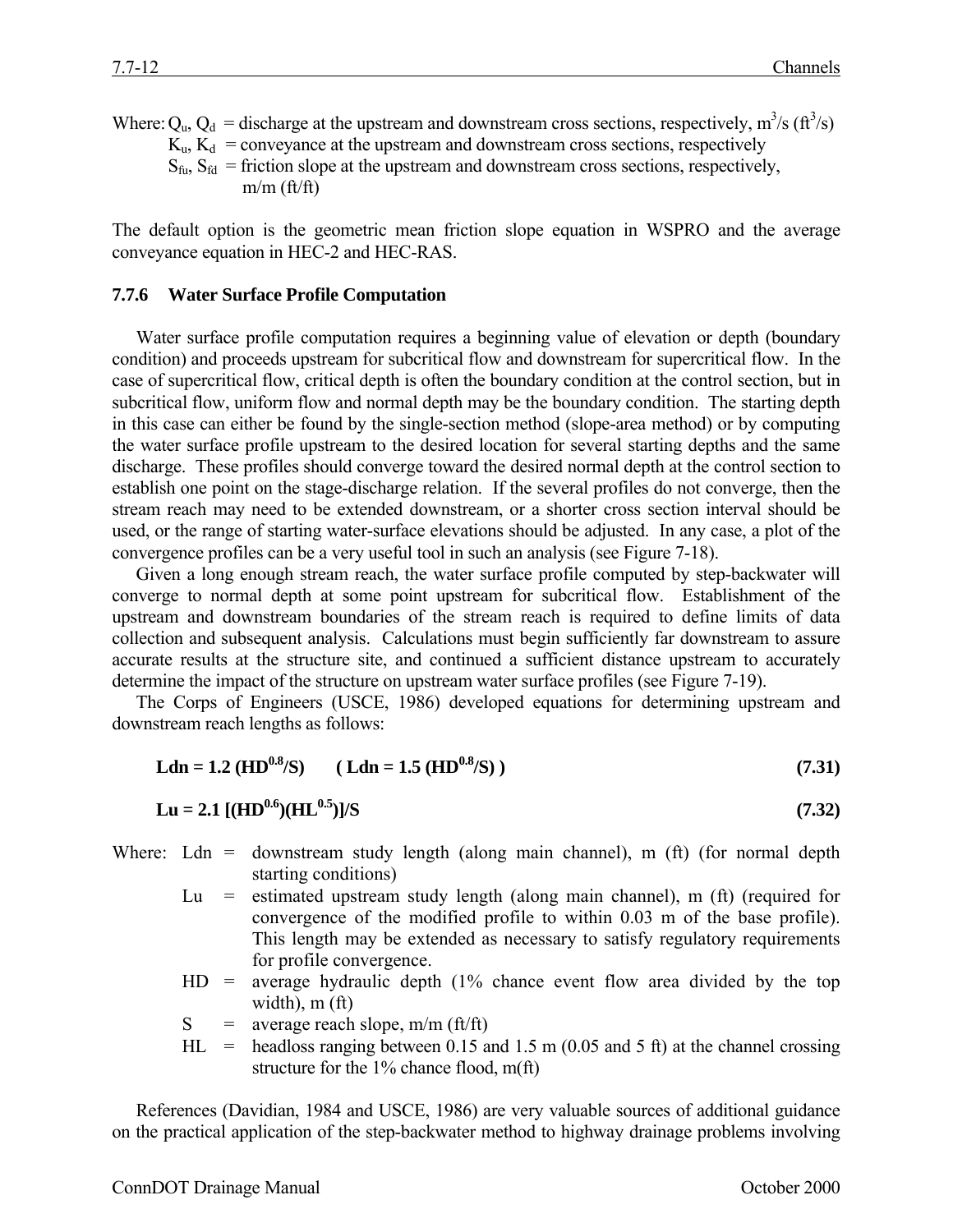open-channels. These references contain more specific guidance on cross section determination, location and spacing and stream reach determination. Reference (USCE, 1986) investigates the accuracy and reliability of water surface profiles related to n-value determination and the survey or mapping technology used to determine the cross section coordinate geometry.

# **7.7.7 Water Surface Profile Computation Procedure**

A sample procedure is taken from "Hydrologic Engineering Methods For Water Resources Development - Volume 6, Water Surface Profiles," The Hydrologic Engineering Center, Corps of Engineers, U.S. Army, Davis, California.

A convenient form for use in calculating water surface profiles is shown in Figure 7-20. In summary, columns 2 and 4 through 12 are devoted to solving Manning's equation to obtain the energy loss due to friction, columns 13 and 14 contain calculations for the velocity distribution across the section, columns 15 through 17 contain the average kinetic energy, column 18 contains calculations for "other losses" (expansion and contraction losses due to interchanges between kinetic and potential energies as the water flows), and column 19 contains the computed change in water surface elevation. Conservation of energy is accounted for by proceeding from section to section down the computation form.

- Column 1 CROSS SECTION NO., is the cross section identification number. Kilometers upstream from the mouth are recommended.
- Column 2 ASSUMED, is the assumed water surface elevation which must agree with the resulting computed water surface elevation within  $+$  0.015 m (0.05 ft), or some allowable tolerance, for trial calculations to be successful.
- Column 3 COMPUTED, is the rating curve value for the first section, but thereafter, is the value calculated by adding ∆WS to the computed water surface elevation for the previous cross section.
- Column 4 A, is the cross section area. If the section is complex and has been subdivided into several parts (e.g., left overbank, channel and right overbank) use one line of the form for each sub-section and sum to get  $A_t$ , the total area of cross section.
- Column 5 R, is the hydraulic radius. Use the same procedure as for column 4 if section is complex, but do not sum subsection values.
- Column 6  $R^{2/3}$ , is 2/3 power of hydraulic radius.
- Column 7 n, is Manning roughness coefficient.
- Column 8 K, is conveyance and is defined as  $(C_mAR^{2/3}/n)$  where  $C_m$ , is 1 for metric units (1.49 ft). If the cross section is complex, sum subsection K values to get  $K_t$ .
- Column 9  $K_t$ , is average conveyance for the reach, and is calculated by  $0.5(K_{td} + K_{tu})$  where subscripts D and U refer to downstream and upstream ends of the reach, respectively.
- Column 10 S<sub>f</sub>, is the average friction slope through the reach determined by  $(Q/K_t)^2$ .
- Column 11 L, is the discharge-weighted or conveyance-weighted reach length.
- Column 12  $h_f$ , is energy loss due to friction through the reach and is calculated by  $h_f = (Q/\underline{K}_t)^2 L = \underline{S}_f L.$
- Column 13  $\Sigma(K^3/A^2)$ , is part of the expression relating distributed flow velocity to an average value. If the section is complex, calculate one of these values for each subsection and sum all subsection values to get a total. If one subsection is used, Column 13 is not needed and Column 14 equals one.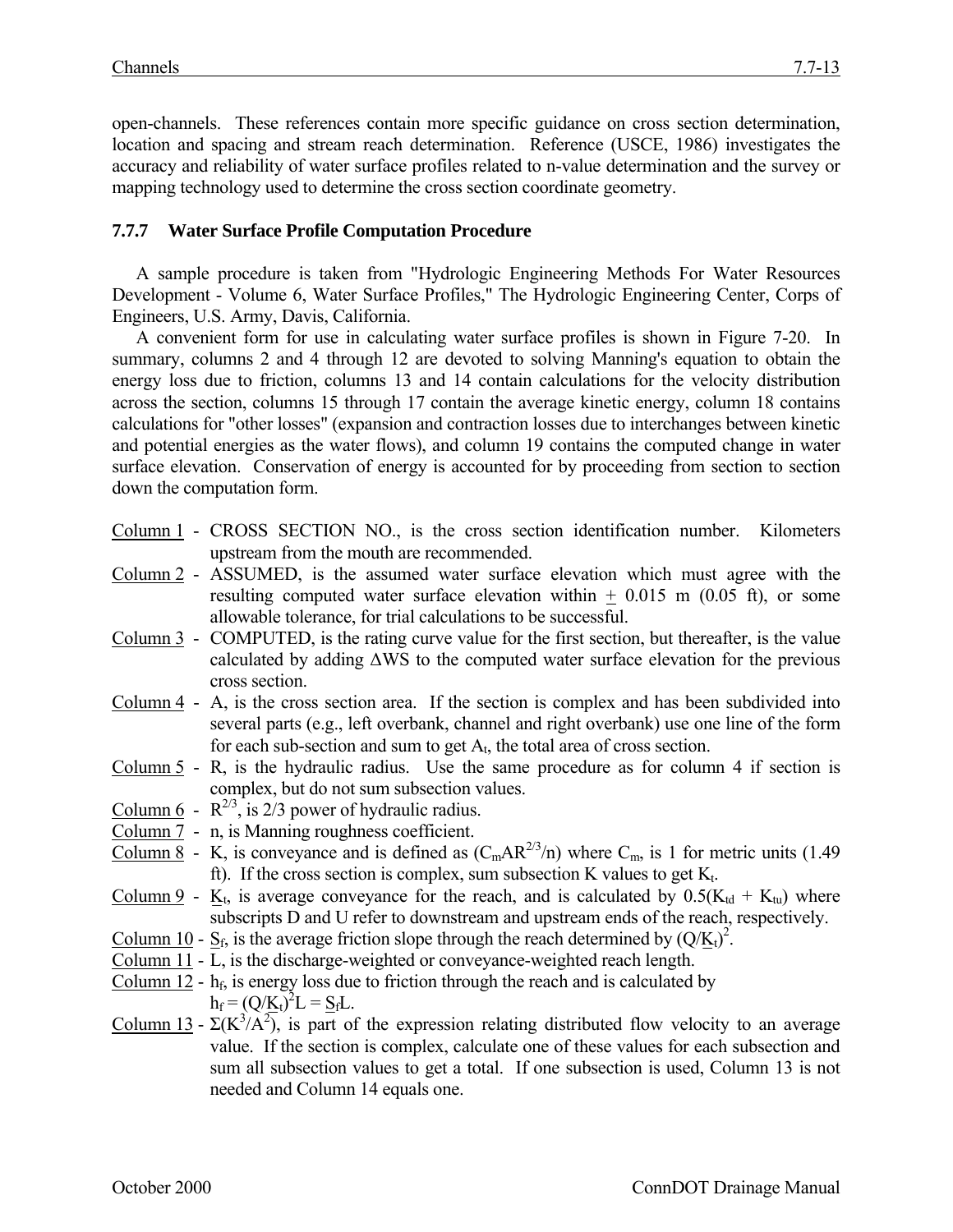- Column 14 α, is the velocity distribution coefficient and is calculated by  $\Sigma(K^3/A^2)/(K_t^3/A_t^2)$  where the numerator is the sum of values in Column 13 and the denominator is calculated from  $K_t$  and  $A_t$ .
- Column 15 V, is the average velocity and is calculated by  $Q/A_t$ .
- Column  $16 \alpha V^2/2g$ , is the average velocity head corrected for flow distribution.
- Column 17  $\Delta(\alpha V^2/2g)$ , is the difference between velocity heads at the downstream and upstream sections. A positive value indicates velocity is increasing, therefore, use a contraction coefficient for "other losses." A negative value indicates the expansion coefficient should be used in calculating "other losses."
- Column 18  $h_0$ , is "other losses," and is calculated by multiplying either the expansion or contraction coefficient,  $K<sub>m</sub>$ , times the absolute value of column 17.
- Column 19 ∆WS, is the change in water surface elevation from the previous cross section. It is the algebraic sum of columns 12, 17 and 18.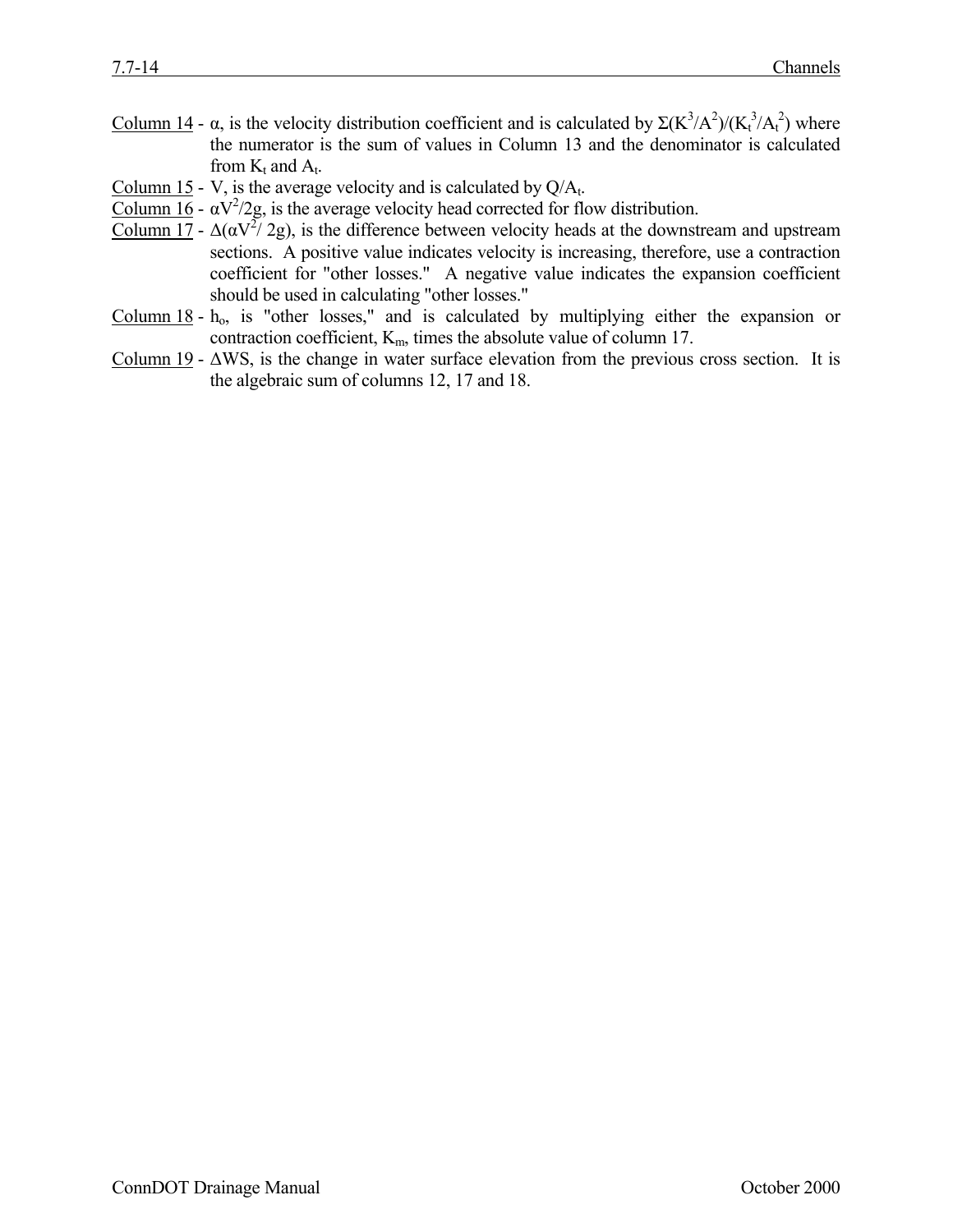

**Figure 7-18 Profile Convergence Pattern Backwater Computation**



**Figure 7-19 Profile Study Limits**

Source: USCE, 1986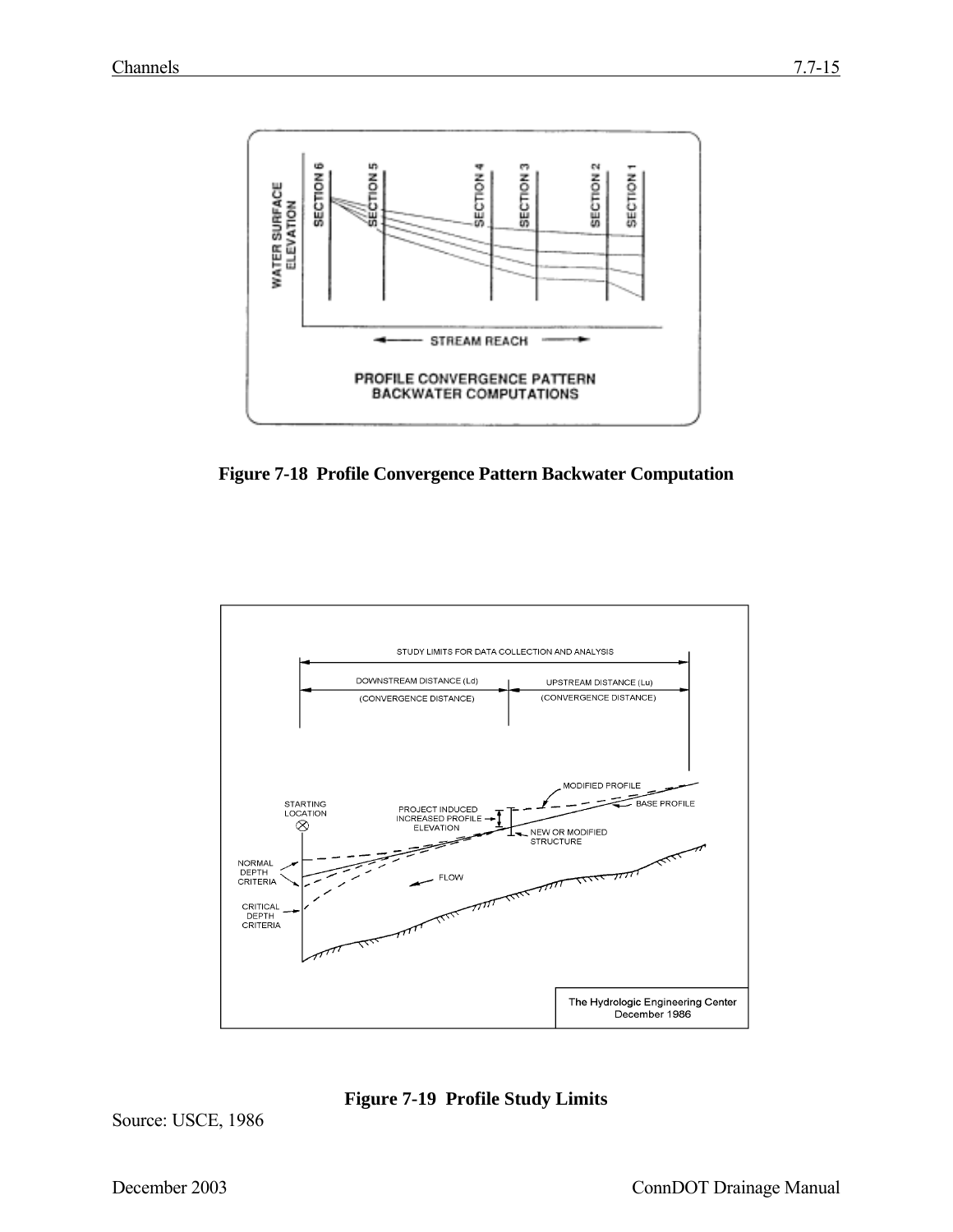| A Water<br>Surface<br>Elevation                                       |                          | (19)                                      |  |  |  |  |  |  |  |  |  |  |  |
|-----------------------------------------------------------------------|--------------------------|-------------------------------------------|--|--|--|--|--|--|--|--|--|--|--|
| $\mathbf{r}_\mathrm{s}$                                               |                          | $\begin{array}{c} (18) \\ {} \end{array}$ |  |  |  |  |  |  |  |  |  |  |  |
| $\alpha V^2/2g \int \Delta(\alpha V^2/2g)$                            |                          | (17)                                      |  |  |  |  |  |  |  |  |  |  |  |
|                                                                       |                          | (16)                                      |  |  |  |  |  |  |  |  |  |  |  |
| $\geq$                                                                |                          | (15)                                      |  |  |  |  |  |  |  |  |  |  |  |
| ð                                                                     |                          | $\frac{1}{2}$                             |  |  |  |  |  |  |  |  |  |  |  |
| $K^3/A^2$                                                             |                          | $\left( \frac{13}{2} \right)$             |  |  |  |  |  |  |  |  |  |  |  |
| $\mathbf{h}$                                                          |                          | (12)                                      |  |  |  |  |  |  |  |  |  |  |  |
|                                                                       | $\overline{\phantom{0}}$ | $\frac{1}{2}$                             |  |  |  |  |  |  |  |  |  |  |  |
| 1000                                                                  | $\mathfrak{b}$           | (10)                                      |  |  |  |  |  |  |  |  |  |  |  |
|                                                                       | $\mathbf{k}$             | $\widehat{\mathfrak{S}}$                  |  |  |  |  |  |  |  |  |  |  |  |
|                                                                       | $\tilde{\mathbf{x}}$     | $\circledast$                             |  |  |  |  |  |  |  |  |  |  |  |
|                                                                       | $\blacksquare$           | $\mathfrak{S}$                            |  |  |  |  |  |  |  |  |  |  |  |
| $\mathbf{R}^{2/3}$                                                    |                          | $\widehat{\mathfrak{S}}$                  |  |  |  |  |  |  |  |  |  |  |  |
| Hydraulic<br>Radius<br>$\approx$                                      |                          | $\odot$                                   |  |  |  |  |  |  |  |  |  |  |  |
| Area                                                                  |                          | $\widehat{\mathfrak{X}}$                  |  |  |  |  |  |  |  |  |  |  |  |
| Water Surface Elevation                                               | Computed                 | $\widehat{\mathbb{C}}$                    |  |  |  |  |  |  |  |  |  |  |  |
|                                                                       | Assumed                  | $\widehat{\mathcal{C}}$                   |  |  |  |  |  |  |  |  |  |  |  |
| $\begin{array}{l} {\rm Cross}\\ {\rm Section}\\ {\rm No} \end{array}$ |                          | $\ominus$                                 |  |  |  |  |  |  |  |  |  |  |  |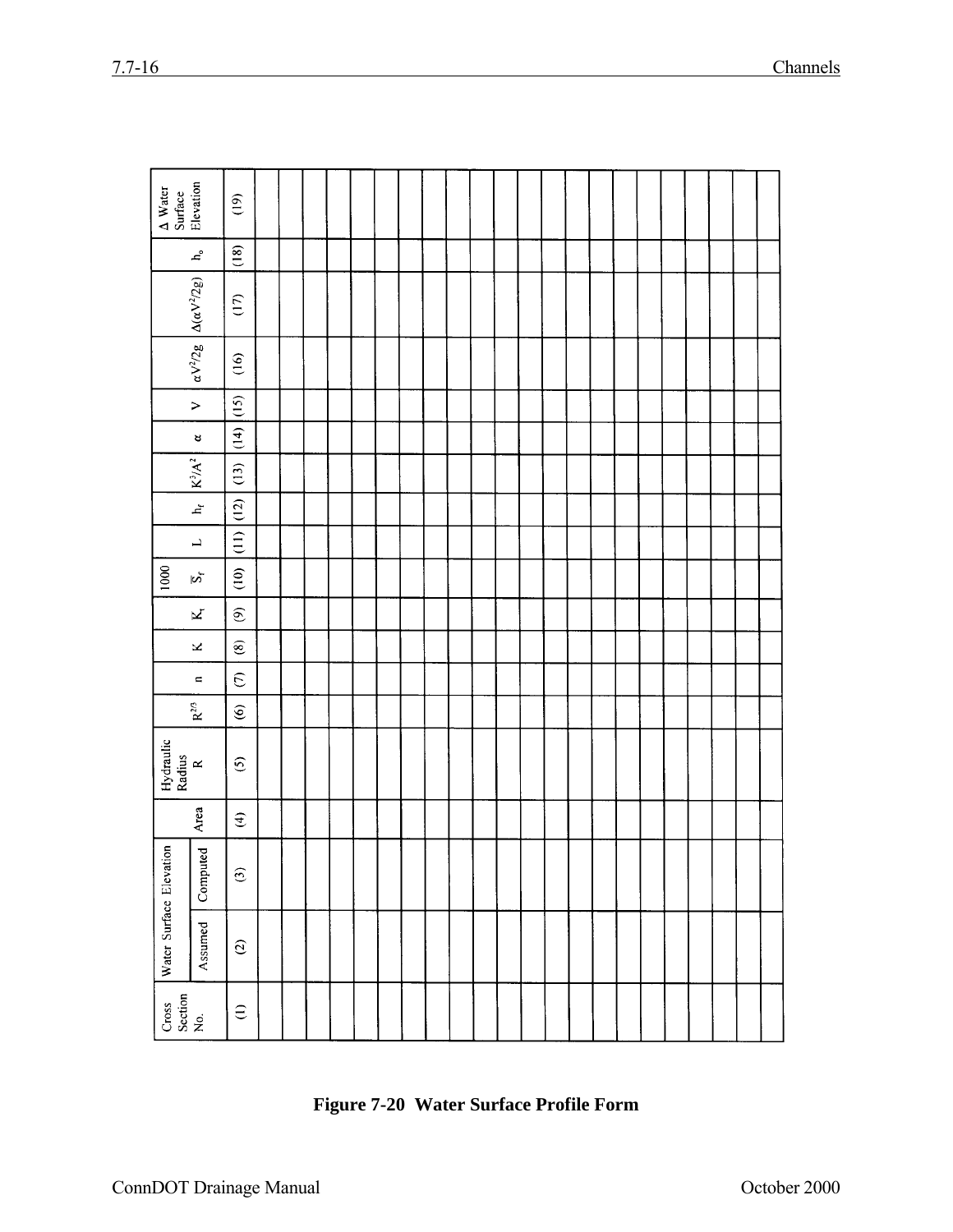# **7.7.8 Water And Sediment Routing**

The BRI-STARS (Bridge Stream Tube Model for Sediment Routing Alluvial River Simulation) Model was developed by the National Cooperative Highway Research Program and FHWA. It is based on utilizing the stream tube method of calculation which allows the lateral and longitudinal variation of hydraulic conditions as well as sediment activity at various cross sections along the study reach. Both energy and momentum functions are used in the BRI-STARS model so the water surface profile computation can be carried out through combinations of subcritical and supercritical flows without interruption. The stream tube concept is used for hydraulic computations in a semitwo-dimensional way. Once the hydraulic parameters in each stream tube are computed, the scour or deposition in each stream tube determined by sediment routing will give the variation of channel geometry in the vertical direction.

The BRI-STARS model contains a rule-based expert system program for classifying streams by size, bed and bank material stability, planform geometry and other hydrologic and morphological features. Due to the complexities of a single classification system that utilizes all parameters, no universally acceptable stream classification method presently exists. Consequently this model does not contain a single methodology for classifying all streams. Instead, methodologies were first classified according to the channel sediment sizes they were derived for, then within each size group, one or more classification schemes have been included to cover a wider range of environments. The stream classification information can be used to assist in the selection of model parameters and algorithms (See Section 7.5).

Applications of the BRI-STARS can be summarized as follows:

- Fixed bed model to compute water surface profiles for subcritical, supercritical, or the combination of both flow conditions involving hydraulic jumps
- Movable bed model to route water and sediment through alluvial channels
- Use of stream tubes to allow the model to compute the variation of hydraulic conditions and sediment activity in the longitudinal as well as the lateral direction
- The armoring option allows simulation of longer term riverbed changes
- The minimization procedure option allows the model to simulate channel widening and narrowing processes
- The local bridge scour option allows the computation of pier and abutment scour
- The bridge routines for fixed geometry mode from WSPRO are available as an option in the program

# **7.7.9 Design Procedure for Natural Channels (Type B)**

The analysis of a natural channel in most cases is in conjunction with the design of a highway hydraulic structure such as a culvert or bridge. In general, the objective is to convey the water along or under the highway in such a manner that will not cause damage to the highway, stream, or adjacent property. An assessment of the existing channel is usually necessary to determine the potential for problems that might result from a proposed action. The detail of studies necessary should be commensurate with the risk associated with the action and with the environmental sensitivity of the stream and adjoining floodplain as outlined in this section.

Although the following step-by-step procedure may not be appropriate for all possible applications, it does outline a process which will usually apply.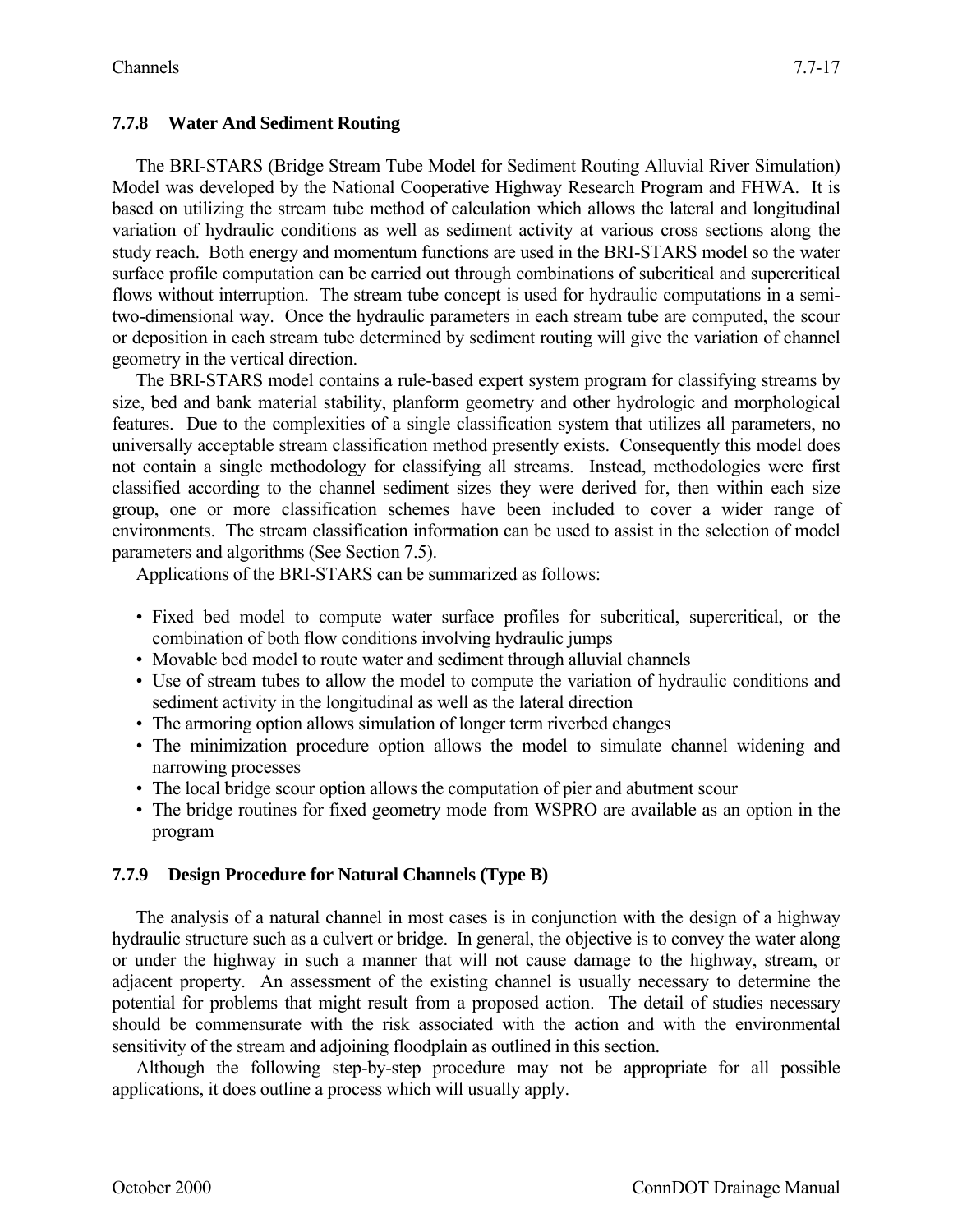# **Step 1 Assemble site data and project file**

- A. Data Collection (see Data Collection, Chapter 5)
	- Topographic, site and location maps
	- Roadway profile
	- Photographs
	- Field reviews
	- Design data at nearby structures on the same watercourse
	- Gaging records
	- Historic flood data and local knowledge
	- Bridge Scour Evaluations at site or at nearby bridges
- B. Studies by other agencies
	- Flood insurance studies
	- Floodplain studies
	- Watershed studies
	- SCEL studies
- C. Environmental constraints
	- Floodplain encroachment
	- Floodway designation
	- Fish and wildlife habitat
	- Commitments made during project development
- D Design criteria
	- See Section 7.3

# **Step 2 Determine the project scope**

- A. Determine level of assessment
	- Stability of existing channel
	- Potential for damage
	- Sensitivity of the stream
- B. Determine type of hydraulic analysis
	- Qualitative assessment
	- Single-section analysis
	- Step-backwater analysis
	- Special analysis techniques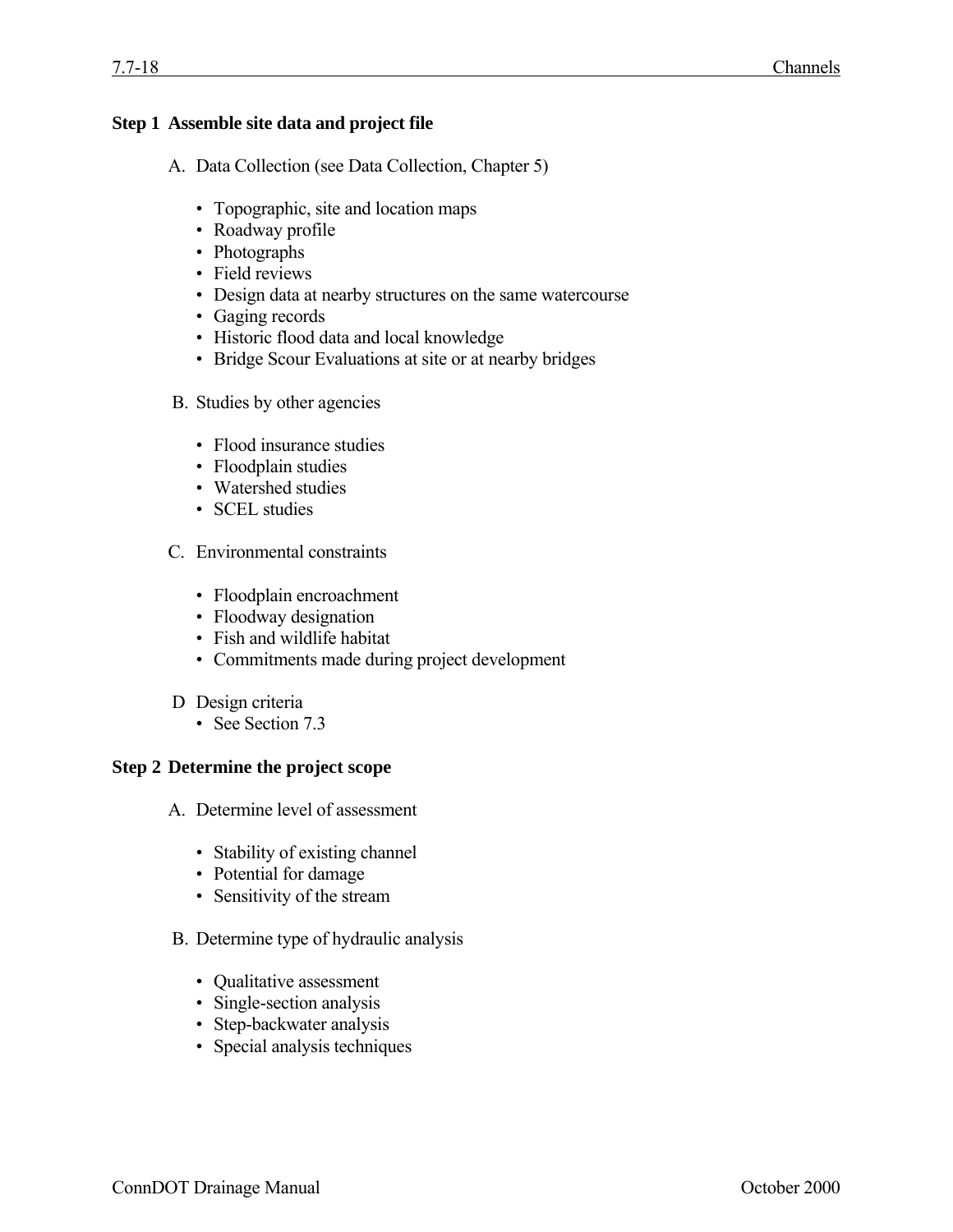- C. Determine additional survey information
	- Extent of streambed profiles
	- Locations of cross sections
	- Elevations of flood-prone property
	- Details of existing structures
	- Properties of bed and bank materials

### **Step 3 Evaluate hydrologic variables**

- A. Compute discharges for selected frequencies
- B. Consult Hydrology, Chapter 6

### **Step 4 Perform hydraulic analysis**

- A. Single-section analysis (7.7.3)
	- Select representative cross section (7.7.2)
	- Select appropriate n values (Table 7-1)
	- Compute stage-discharge relationship
- B. Step-backwater analysis (7.7.4)
- C. Calibrate with known high water

### **Step 5 Perform stability analysis**

- A. Geomorphic factors
- B. Hydraulic factors
- C. Stream response to change
- D. Scour Evaluation
- E. Determine velocities

### **Step 6 Design countermeasures**

- A. Criteria for selection
	- Erosion mechanism
	- Stream characteristics
	- Construction and maintenance requirements
	- Vandalism considerations
	- Cost